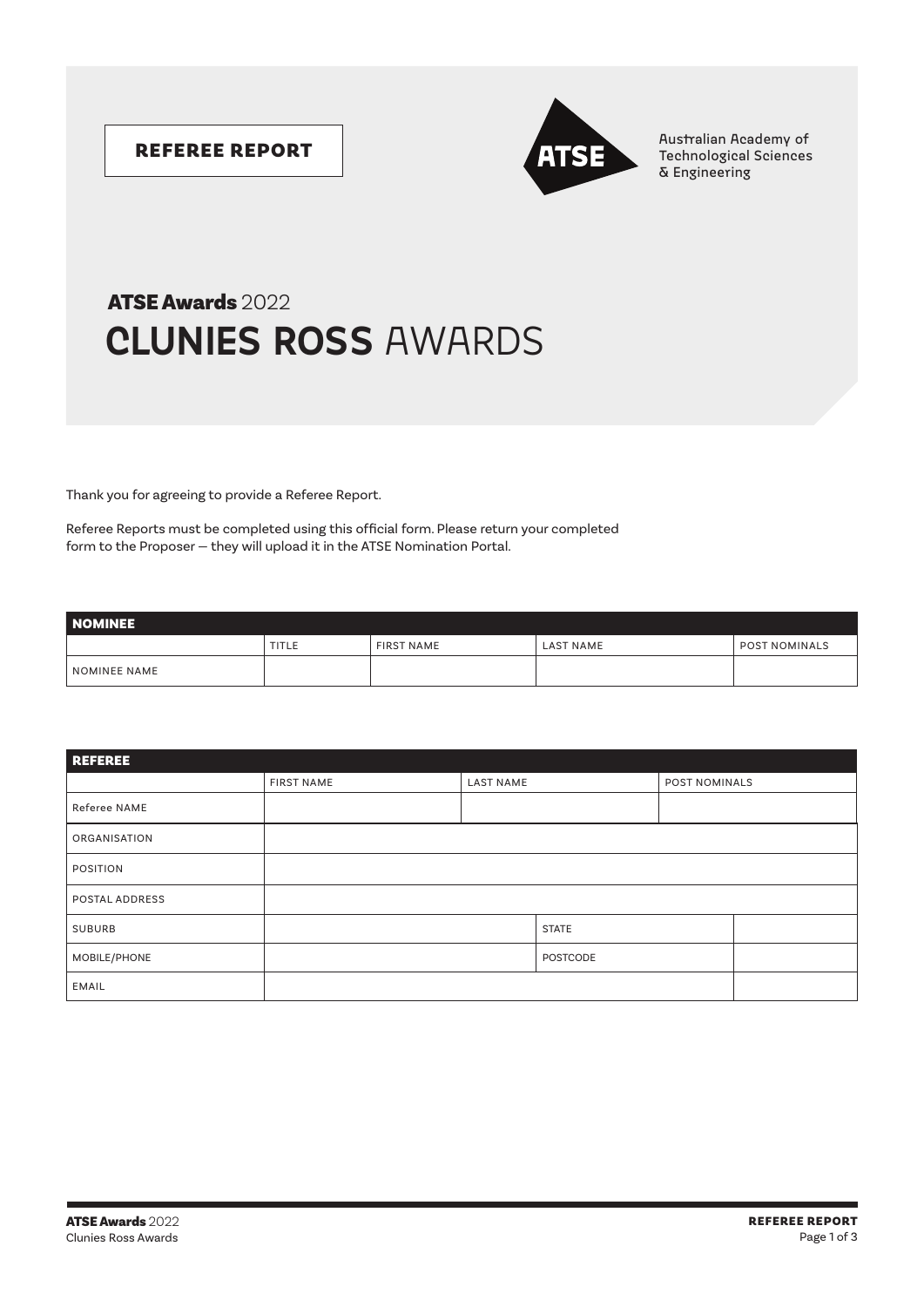Respond to the three (3) criteria: CRITERIA 1 – Contribution and application CRITERA 2 – Demonstration of impact CRITERIA 3 – Advancement of technology Maximum 500 words